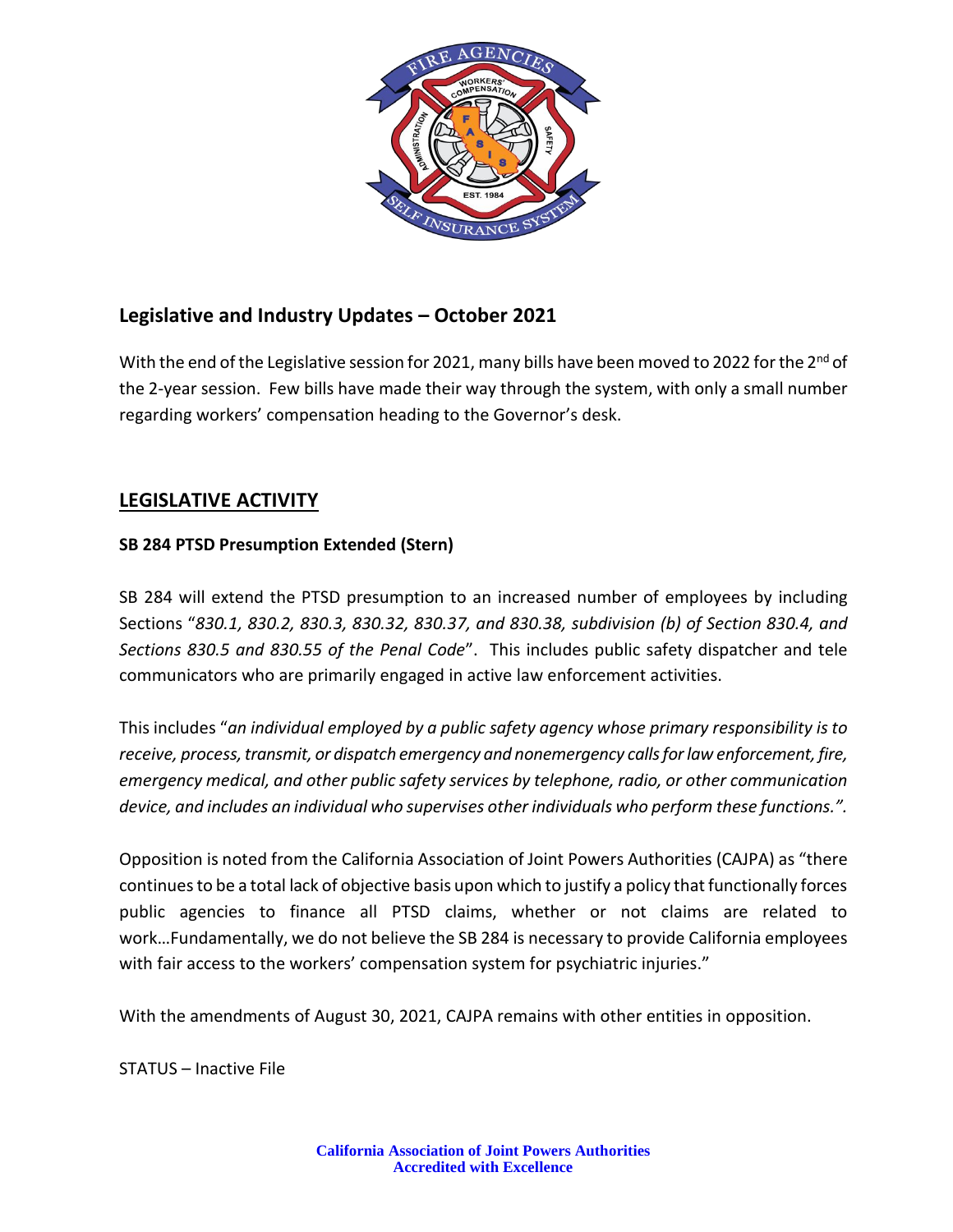#### **AB 1465 Statewide MPN (Reyes/Gonzalez)**

This bill was introduced to create a statewide MPN on or before January 1, 2022 – "*California Medical Provider Network (CAMPN).* The bill would establish that an employee may choose to treat within their employer's network or the CAMPN. For those employers who have not established an MPN, their injured workers will be able to choose to treat with a physician of THEIR choice or a physician in CAMPN after 30 days as outlined in LC 4600.

As amended April 26, 2021, the bill now requests the Commission on Health and Safety and Workers' Compensation (CHSWC) to conduct a study on MPN access to care issues.

STATUS - This is now a Two-Year bill and may proceed in the next session.

#### **AB 415 Extension of Cancer Presumption (Rivas)**

This bill would extend the cancer presumption currently applicable to Safety Officers to certain employees of a city, county, city and county, district in addition to employees directly involved in police or firefighter activities, specifically those who clean firefighting equipment/vehicles.

STATUS – This is now a Two-Year bill and may proceed in the next session

#### **AB 1400 Guaranteed Healthcare for All (Kalra, Lee, Santiago)**

The California Guaranteed Health Care for All Act (CalCare) creates a "*single-payer health care coverage and a health care cost control system for the benefit of all residents of the state*".

The bill, among other things, would provide that CalCare "*cover a wide range of medical benefits and other services and would require a development of a proposal for CalCare coverage of health care items and services currently covered under the workers' compensation system, including whether and how to continue funding for those items and services under that system and how to incorporate experience rating*".

STATUS – This is now a Two-Year bill and may proceed in the next session.

#### **SB 335 Compensability Timeline/Claim Acceptance (Cortese)**

Workers' Compensation benefits are provided to injured workers based upon information provided indicating the injuries/illnesses arise from employment and occurred as the result of employment. To determine if benefits are payable requires time and cooperation from injured workers as well as the availability of medical evaluations. Currently, an employer is allowed up to 90 days to gather this valuable information for most claims, except for those related to COVID-19 presumptive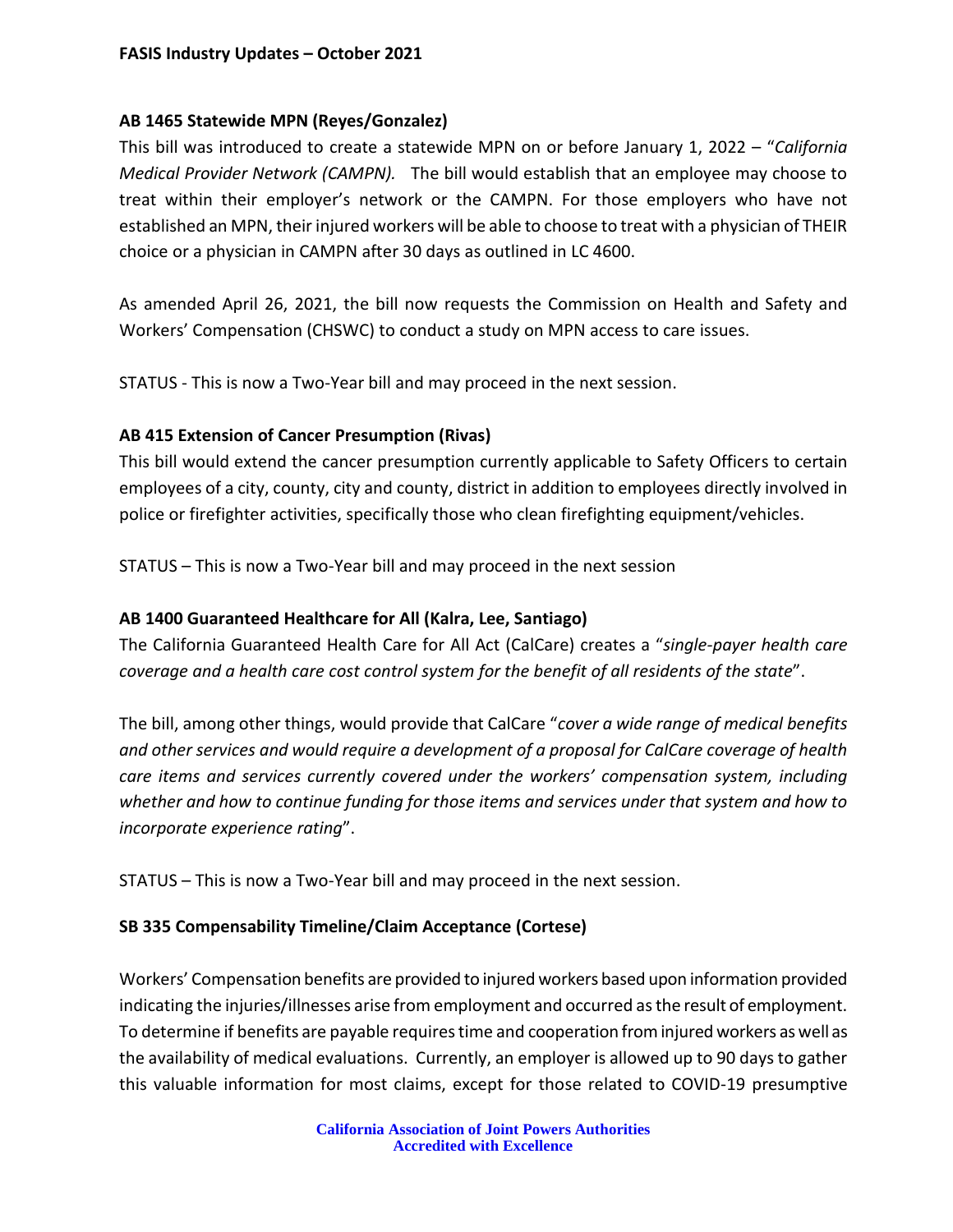injuries.

SB 335 will reduce the current 90-day period to gather information to 30 or 45 days. Unfortunately, this reduction in the time allowed to gather information supporting benefits will result in an increase in claims initially denied pending receipt of information. The bill also proposes to increase the amount payable during the delay period to \$17,000 (from \$10,000).

In addition to decreasing the period to determine compensability and increasing the amount payable during the delay period, SB 335 also imposes significant penalties for the delay of any benefits relating to the COVID-19 presumptive claims of Awards increased by 10% for unreasonable delay of any benefits (not just the award) in addition to any other penalties. The California Association of Joint Powers Authorities (CAJPA) indicates "SB 355 would also mandate an unprecedented and unwarranted expansion of penalties on employers that would result in massive and repeated benefit expansions for workers covered by certain legal presumptions. This provision would be applied retroactively."

STATUS – This is now a Two-Year bill and may proceed in the next session.

### **SB 788 Permanent Disability Apportionment (Bradford)**

Senator Bradford again presented a bill to remove the ability to apportion PD to race, religious creed, color, national origin, age, gender, marital status, sex, sexual identity, sexual orientation, or genetic characteristics, similar to those proposed in the two prior sessions, SB 899 and SB 731 from last session.

SB 899 was vetoed by then Governor Brown with the statement "Consistent with current law, this measure seeks to preclude a physician from using race, gender, or national origin as a basis for apportionment. I am vetoing this bill for many of the same reasons that I returned a similar measure in 2011 – AB 1155. This bill is unnecessary as it would not change existing law and may disturb settled court decisions, which already provide protection from the inappropriate application of the apportionment statutes. Additionally, the proposed wording of the amended statute may create ambiguities in the law, resulting in increased litigation, costs for employers and confusion for injured workers and their representatives."

The bill proposed during this legislative session provides no additional information to support the proposal. Following discussions, amendment was reached removing Genetics as an exclusion from apportionment, with many opponents removing their objections. Recent information received indicates Senator Bradford is reviewing proposed amendments from the Division of Workers'